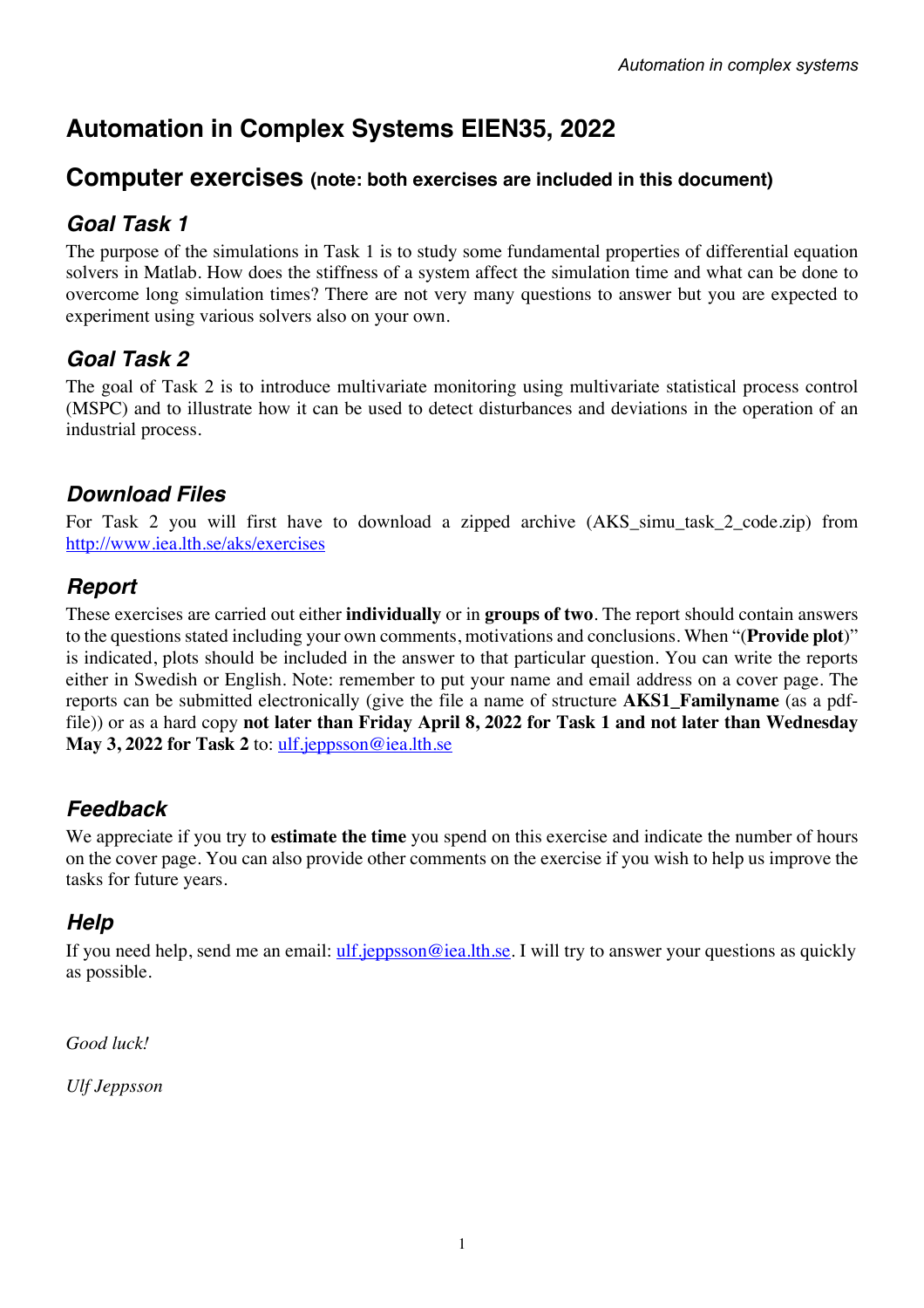## *TASK 1 – Solving stiff differential equation systems*

### **Preparation**

Read the Sections on "Numerical Solution of Differential Equations" and "Differential Algebraic Equations", Chapters 8.4 and 8.5 in the textbook Olsson-Rosen (2005 edition).

## **Simulation exercises**

### **1. The system**

The stiff system to simulate is described by Figure 1. Tank 1 is a small mixing device and tank 2 is a large storage tank.



Figure 1. The system with recirculation.

The influent flow rate is *q0* with the concentration *cin*. The concentrations in the tanks (that are completely mixed) are *c1* and *c2* respectively. There is a recycle flow *q3*, and the flow rate is expressed as a fraction *r*  of the feed rate  $q_0$ , i.e.  $q_3 = r \cdot q_0$ . The volumes of the tanks are  $V_1$  and  $V_2$  respectively. With  $V_1 = 10$ ,  $V_2 =$ 200,  $r = 0.6$  and  $q_0 = 1$ . The simulation results are shown in Figure 2. The simulation period is 2000 seconds, the influent concentration,  $c_{in}$ , is first 10 and when  $t > 1000$ ,  $c_{in}$  is 20. Initial conditions [0 0].



Figure 2. Simulation results.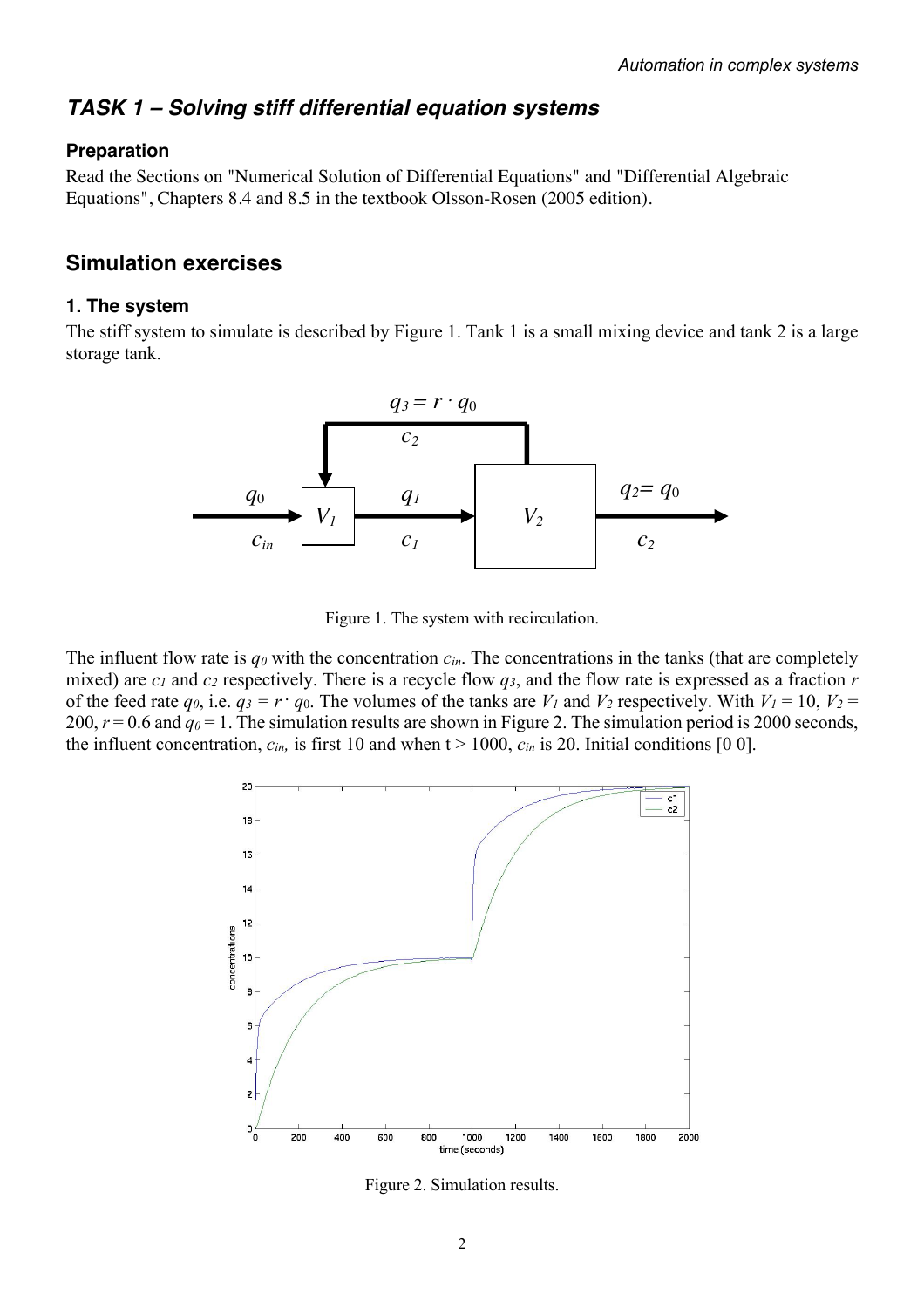## **2. Coding the model in Matlab**

| Solver  | <b>Problem Type</b> | <b>Order of Accuracy</b> | When to Use                                                         |
|---------|---------------------|--------------------------|---------------------------------------------------------------------|
| ode45   | <b>Nonstiff</b>     | Medium                   | Most of the time. This should be the first solver you try.          |
| ode23   | Nonstiff            | Low                      | If using crude error tolerances or solving moderately stiff         |
|         |                     |                          | problems.                                                           |
| ode113  | <b>Nonstiff</b>     | Low to high              | If using stringent error tolerances or solving a computationally    |
|         |                     |                          | intensive ODE file.                                                 |
| ode15s  | Stiff               | Low to medium            | If ode45 is slow because the problem is stiff.                      |
| ode23s  | Stiff               | Low                      | If using crude error tolerances to solve stiff systems and the mass |
|         |                     |                          | matrix is constant.                                                 |
| ode23t  | Moderately Stiff    | Low                      | If the problem is only moderately stiff and you need a solution     |
|         |                     |                          | without numerical damping.                                          |
| ode23tb | Stiff               | Low                      | If using crude error tolerances to solve stiff systems.             |

Matlab has a number of functions for solving differential equation systems. These are:

More information on the different solvers are given at the end of this exercise.

However, there is a common way to access these functions and to solve an ODE system. Type for instance:

>> help ode45

to learn more on ode45. Read the help files for the other solvers as well.

In short, you need to define your model in an m-file with the derivatives of the equations as an output. The model is simulated by calling it from the solver function, for instance:

>>[t,x]=ode45(@*yourmodel*,[start\_time stop\_time],x0,[options],p1,p2,…)

where *yourmodel* is the filename of the m-file in which your model is defined. An example: let say we want to model the concentration in a tank. There is one input and one output. The effluent flow rate is equal to the influent flow rate (i.e. volume is constant). The influent concentration is *cin* and there is no reaction taking place in the tank. Then the differential equation is:

$$
\frac{dc}{dt} = \frac{q}{V}(c_{in} - c)
$$

An m-file for this system could look like:

```
888888888888888888888function dc=mymodel(t,c,q,V)cin=1;
dc=q/V*(cin-c);%%%%%%%%%%%%%%%%%%%%%%%%%%%%%%%%%%%%
```
To simulate this model for 2000 time units using, for instance, ode45:

```
>>q=1;>>V=1;>>c0=0;>>[t,c]=ode45(@mymodel,[0 2000],c0,[],q,V); % options are omitted
>>plot(t,c)
```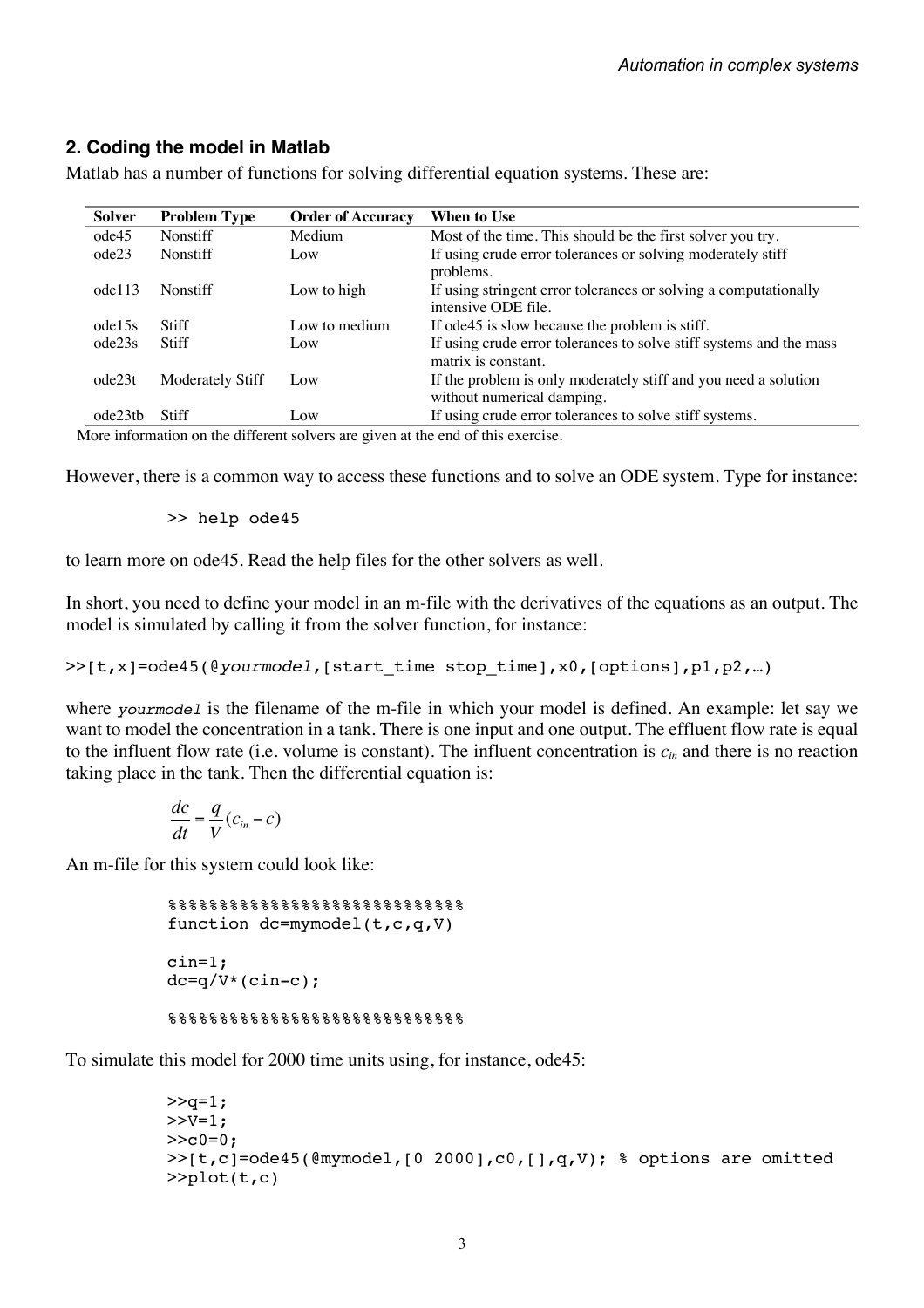### **Questions and tasks:**

- 2.1 Write an m-file for the two-tank system.  $V_1=10$ ,  $V_2=200$ ,  $r=0.6$  and  $q_0=1$ . Let the influent concentration  $(c_{in})$  initially be 10 and when  $t > 1000$  seconds increase it to 20. Remember that the output of derivatives should be a column vector.
- 2.2 Simulate the model for 2000 seconds and plot the result. Let the initial tank concentrations be zero for both tanks. Make sure you obtain the same result as depicted in Figure 2.

### **3. Solver performance**

We will now try some different solvers to see how they perform. An obvious measure of performance is the simulation time. To make the comparison between the solvers fair, all simulations must be carried out on the same computer. To avoid influence of other tasks carried out by the computer, the cpu-time is used (hint: use a number of simulations and calculate the average cpu time). To clock the time it takes to simulate a model, type:

>> cpu t=cputime; [t,c]=ode45(@mymodel, [0 2000],c0, [options],q,V);cputimecpu\_t

Another indication of the performance is how many time steps are needed to simulate the time period without deteriorating result precision (to think about: how many steps do the solver actually take?). So, for a fair comparison we set the tolerance of the method. The tolerance can be specified by typing:

>> options=odeset('RelTol',1e-3,'AbsTol',1e-6);

### **Questions and tasks:**

- 3.1 Set the tolerance:  $\text{ReLU} = 1e-3$  and  $\text{Abs} = 1e-6$ .
- 3.2 Simulate the model using ode45. How much time and how many steps are needed? (Hint: size(t) or length(t) reveals how many steps used.)

3.3 Decrease the tolerance to  $\text{ReLU} = 1e-6$  and  $\text{Abs} \text{tol} = 1e-9$ .

3.4 How much time and how many steps are needed now?

You will now use the time and the number of steps obtained in 3.4 as the norm to which you compare the performance of the other solvers when the system is made increasingly stiffer.

### **Questions and tasks:**

- 3.5 Simulate the model using ode15s, ode23s and ode23tb. What are the simulation times compared with ode45 (e.g. t\_ode15s/t\_ode45)?
- 3.6 How many steps are used in the simulations, respectively. Set up a table and provide all results for simulation time and steps for comparison.

## **4. Stiff system**

With  $V_1=10$  and  $V_2=200$ , the system is somewhat stiff but by decreasing  $V_1$ , the system can be made much stiffer.

### **Questions and tasks:**

- 4.1 Let  $V_1$  be 1, 0.1, 0.01 and see how this affects the simulation time for ode45, ode15s and ode23s. (Depending on which version of Matlab you use you may get different results and you may need to reduce  $V_1$  much more to see the effects). Set up a table and show all results.
- 4.2 How does the stiffness of the system affect the ode45 simulations?
- 4.3 How does the stiffness affect the ode15s and ode23s simulations?
- 4.4 Does there seem to be a limit to how small  $V_l$  can be when using ode15s and ode23s?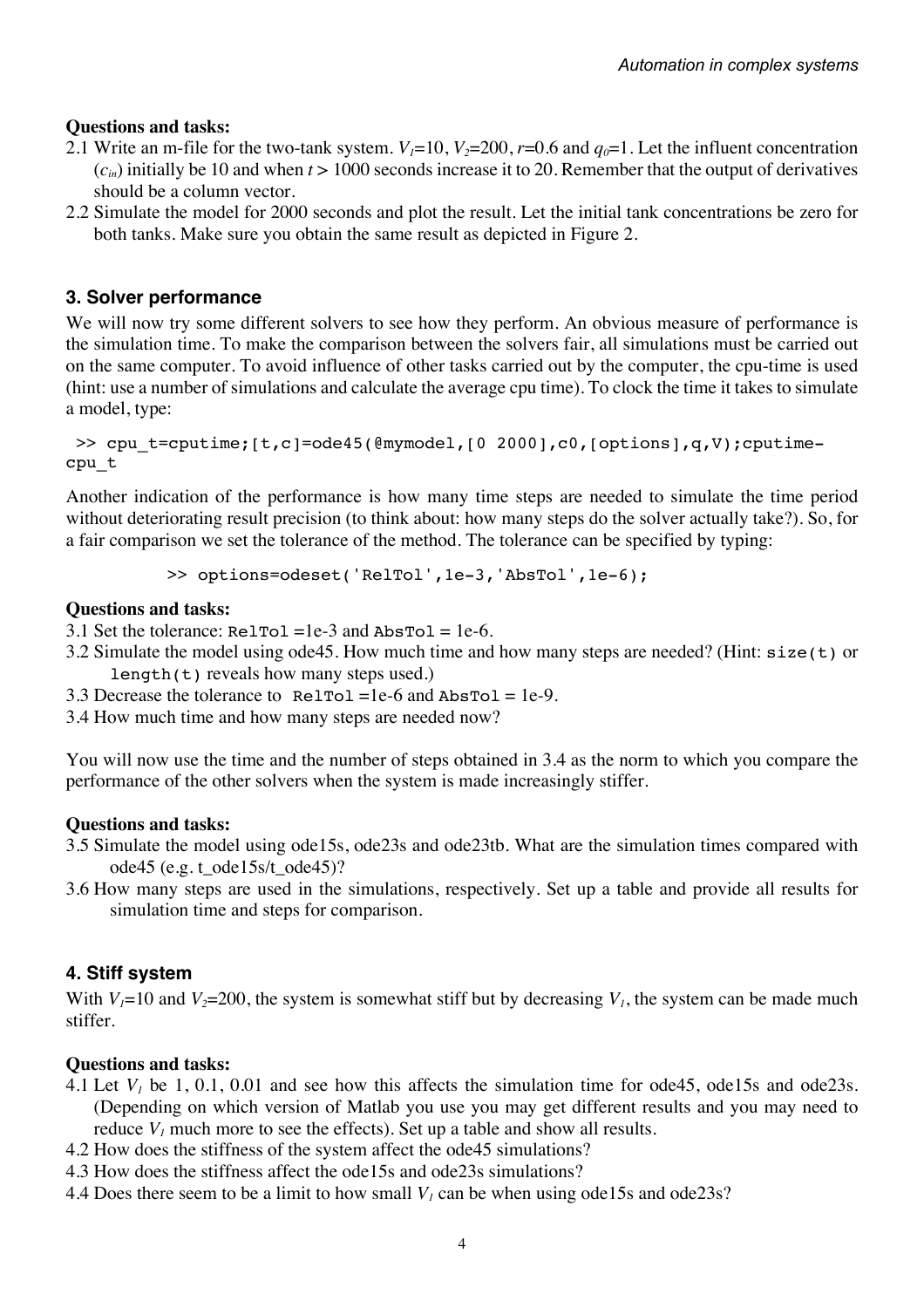## **5. DAE system**

It is possible to rewrite the system as a DAE system as described in "Differential Algebraic Equations". This will make the system a first order system.

### **Questions and tasks:**

- 5.1 Write a new m-file with a DAE description of the system.
- 5.2 Compare the simulation times now (ode45, ode15s, ode23s). Set up a table and show all results. Which one is the best solver? Discuss your choice.

### **Description of the solvers in Matlab**

- ode45 is based on an explicit Runge-Kutta (4,5) formula, the Dormand-Prince pair. It is a one-step solver - in computing  $y(t_n)$ , it needs only the solution at the immediately preceding time point,  $y(t_{n-1})$ . In general, ode45 is the best function to apply as a "first try" for most problems.
- ode23 is an implementation of an explicit Runge-Kutta (2,3) pair of Bogacki and Shampine. It may be more efficient than ode45 at crude tolerances and in the presence of moderate stiffness. Like ode45, ode23 is a one-step solver.
- ode113 is a variable order Adams-Bashforth-Moulton PECE solver. It may be more efficient than ode45 at stringent tolerances and when the ODE file function is particularly expensive to evaluate. ode113 is a multistep solver - it normally needs the solutions at several preceding time points to compute the current solution.
- ode15s is a variable order solver based on the numerical differentiation formulas (NDFs). Optionally, it uses the backward differentiation formulas (BDFs, also known as Gear's method) that are usually less efficient. Like ode113, ode15s is a multistep solver. Try ode15s when ode45 fails, or is very inefficient, and you suspect that the problem is stiff, or when solving a differentialalgebraic problem.
- ode23s is based on a modified Rosenbrock formula of order 2. Because it is a one-step solver, it may be more efficient than ode15s at crude tolerances. It can solve some kinds of stiff problems for which ode15s is not effective.
- ode23t is an implementation of the trapezoidal rule using a "free" interpolant. Use this solver if the problem is only moderately stiff and you need a solution without numerical damping. ode23t can solve DAEs.
- ode23tb is an implementation of TR-BDF2, an implicit Runge-Kutta formula with a first stage that is a trapezoidal rule step and a second stage that is a backward differentiation formula of order two. By construction, the same iteration matrix is used in evaluating both stages. Like ode23s, this solver may be more efficient than  $ode15s$  at crude tolerances.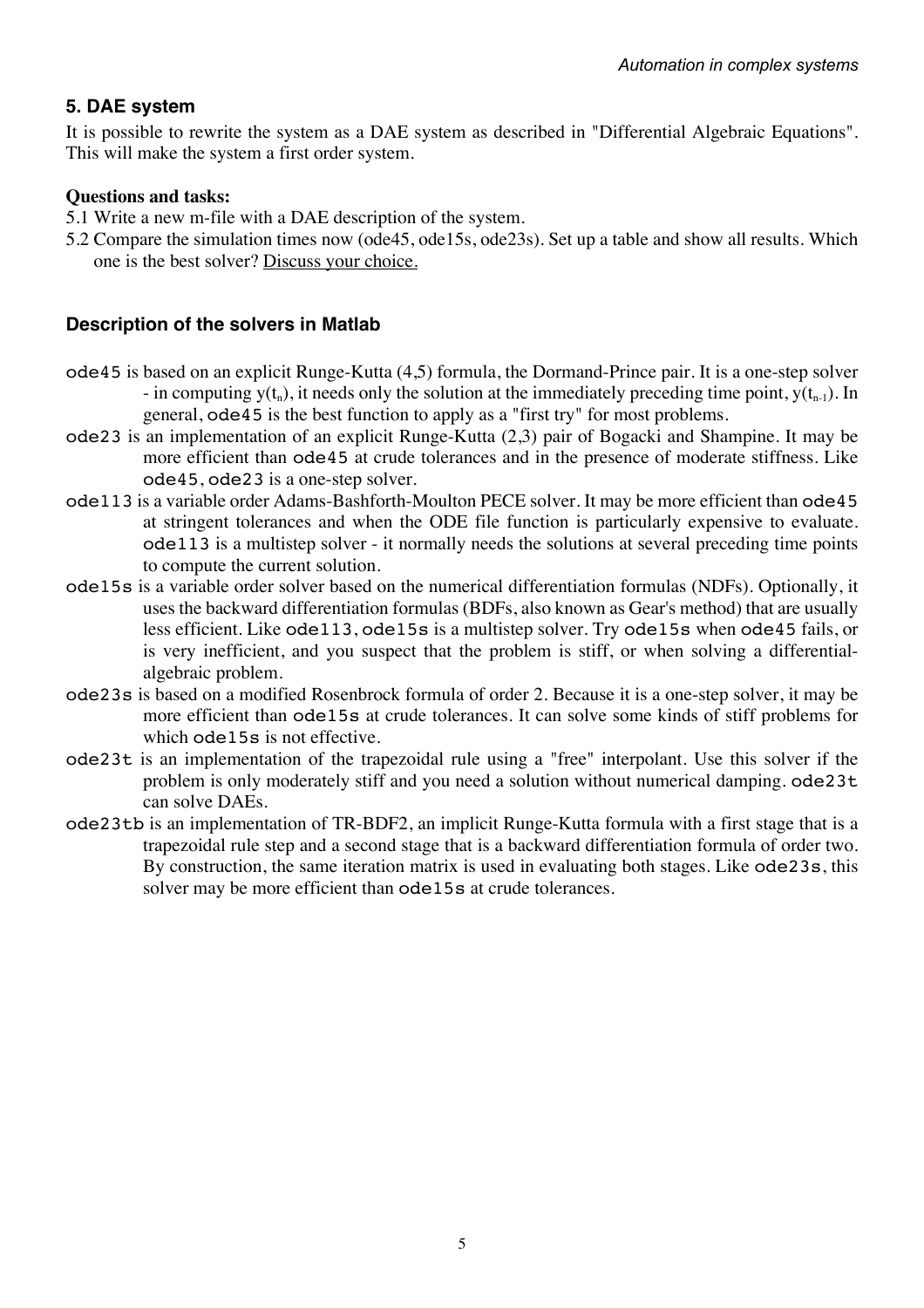## *TASK 2 – Multivariate monitoring*

The data used for the exercise come from a simulation model of a wastewater treatment plant. We use a model since this can easily be manipulated to incorporate faults and disturbances. The model is a non-linear model with 100s of states, which ensures that the exercise is not trivial but quite realistic. This exercise is more of a tutorial than a conventional computer exercise because we will only be able to be relatively shallow. If you find this interesting, the algorithms provided in the downloadable file can be used on any data.

## **Preparation**

Read Section 11.9 on multivariate monitoring in the textbook Olsson-Rosen.

## **1. Initiation**

Load the data by typing:

>> initiate\_ex

The data being loaded to the workspace contain measurements from two periods of operation. The first period is considered as normal, that is, the process is producing desired outputs and no disturbances are present. The second period contains disturbances and faults.

## **2. Data pre-treatment**

We start by plotting data from the first period, which will be used to identify a monitoring model:

>> plot(X1)

As can be seen, the data are very different in terms of amplitude. Some data are in the range [0 10] and some are in the range [0 10000]. This is a problem when the variables are compared. If a variable with large amplitudes is compared with a variable with small amplitudes, there is a risk that too much emphasis is put on the large variable. This is further illustrated by the arbitrary choice of engineering units. For instance 1000 m3 /h, 278 l/s and 6.33 MG/day (U.S. Gallons) all describes exactly the same flow rate but have significantly different amplitudes. The solution is to normalise the numbers so that they are comparable. The most basic form of normalisation and a method often used when no other information is available is so called autoscaling. This means that the variable is normalised using its standard deviation:  $x_{scale} = x / std(x)$ . Also, in multivariate monitoring it is an advantage if the data is mean-centred, i.e. the mean of the variable is subtracted from the values. You can do both manipulations by:

 $\gg$  [ax1, mx1, stdx1]=auto(X1);

where  $ax1$  is the normalised data matrix,  $mx1$  is the mean values of the variables in X1 and  $stdx1$  is the standard deviation of the variables in X1. You can check the results by typing:

```
>> mean(ax1)
>> std(ax1)
```
The mean values should be zeros and the standard deviation should be ones, respectively. If you now plot the data

```
>> plot(ax1)
```
you will see that all variables are in the same range and the means of all variables are zero.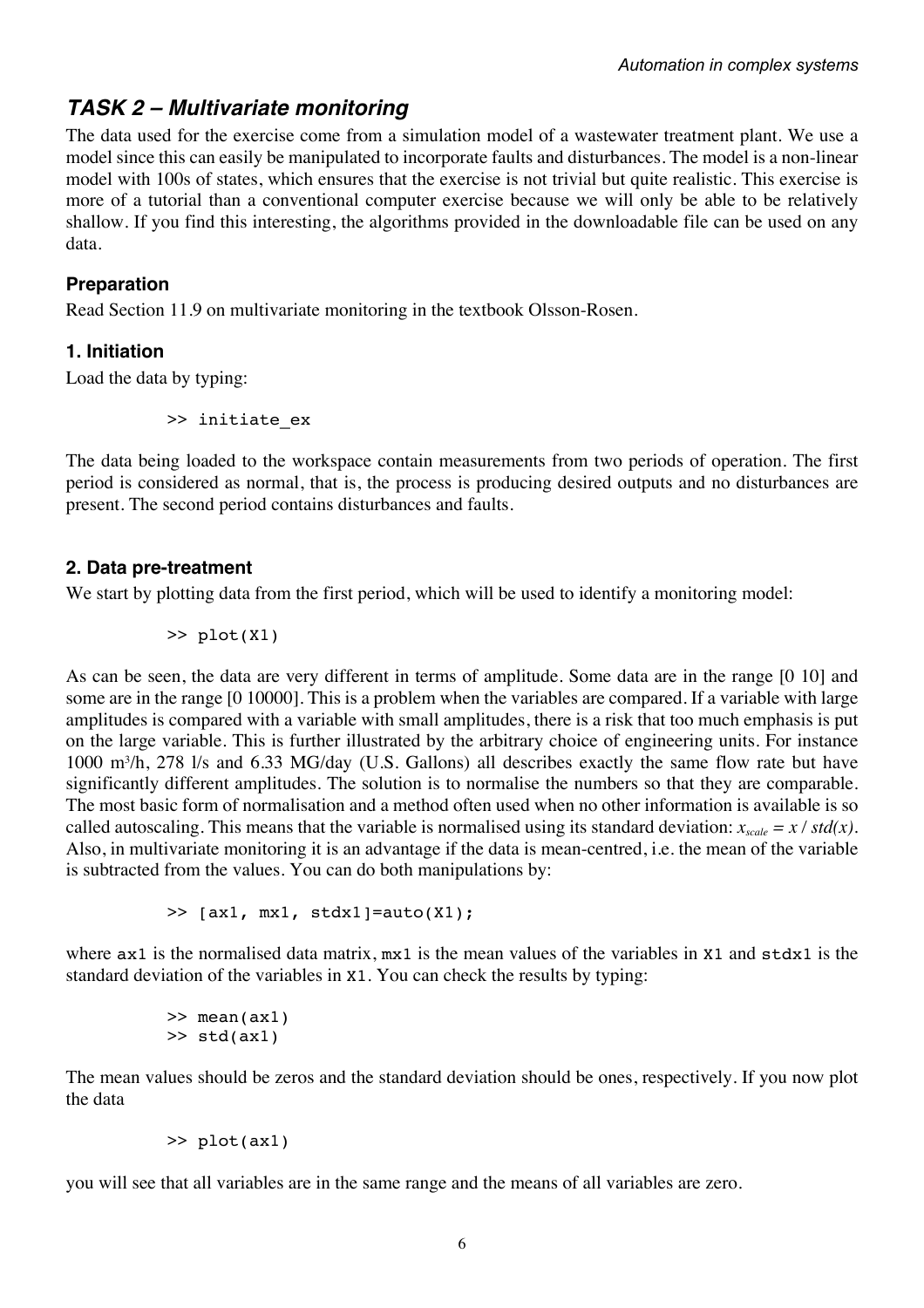### **3. Model identification**

You will now identify a principal component model. The mathematics behind this is relatively simple and is described in the book (p. 426 ff). But to calculate the statistical limits and to plot the explained variability of each principal component (PC) is somewhat cumbersome. So, instead we use a pre-defined function:

 $\gg$  [T1, P1, ssq1, Q1, Qlim1, HT2lim1, HT21] = pca(ax1);

The output of the procedure is:  $T1$  – the data projected on the PCs (also called scores); P1 – the model (also called loadings);  $Q1$  – the model residual;  $Q1$  im<sub>1</sub> – statistical limit for the residual;  $HT21$  – Hotelling's  $T^2$  measure; HT21im1 – statistical limit for  $T^2$ .  $\text{ssq1}$  is a matrix with basically the same information as in the table provided by the procedure as you will see later.

The first question asked in the procedure is how many PCs you would like to keep. The idea of PCA is that the multidimensional original data matrix (X1, or ax1) is projected onto a smaller coordinate system defined by the PCs. By looking at the plot and the table provided by the procedure, the number of PCs retained in the model must be decided. There are many ways to decide. One basic option when dealing with autoscaled data is the so-called quick-and-dirty method. This means that the first PC with an eigenvalue smaller than 1 is selected as the last PC.

#### **Questions and tasks:**

3.1 How many PCs should you retain if you use the quick-and-dirty method and what total percentage of explained variability does this number correspond to?

Type the number of PCs retained and the procedure will continue. Look at the plots provided by the procedure and hit space bar to go from plot to plot. To see how much of the variability of the original data is retained in the model, type:

> >> plot(ax1,'r'), hold on >> plot(ax1\*P1\*P1','k') % do not forget the transpose!

Zoom in on the result and note how much of the variability in the original data still remains.

#### **4. Project new data**

You now have a model, on which new data (X2) will be projected and used to monitor the succeeding two weeks of operation. There are some problems during this week and your task is to detect these problems and isolate the failures. But before you project the new data on the model, it must be pre-treated in the same way as the model data. This means that the mean and the standard deviation of X1 is used to scale X2:

>> ax2=scale(X2, mx1, stdx1);

#### **Questions and tasks:**

4.1 What are the mean values and the standard deviations of ax2? 4.2 Why are they not zero and one, respectively?

New data can now be projected onto the model. This is a straightforward task:

 $>>$  T2 =X2 \*P1:

However, to view the new projections with statistical limits type (note that the input arguments of the procedure are, apart from the new data, the model and the statistical limits from the identification):

>> [T2, Q2, HT22]=pcapro(ax2, P1, ssq1, Qlim1, HT2lim1);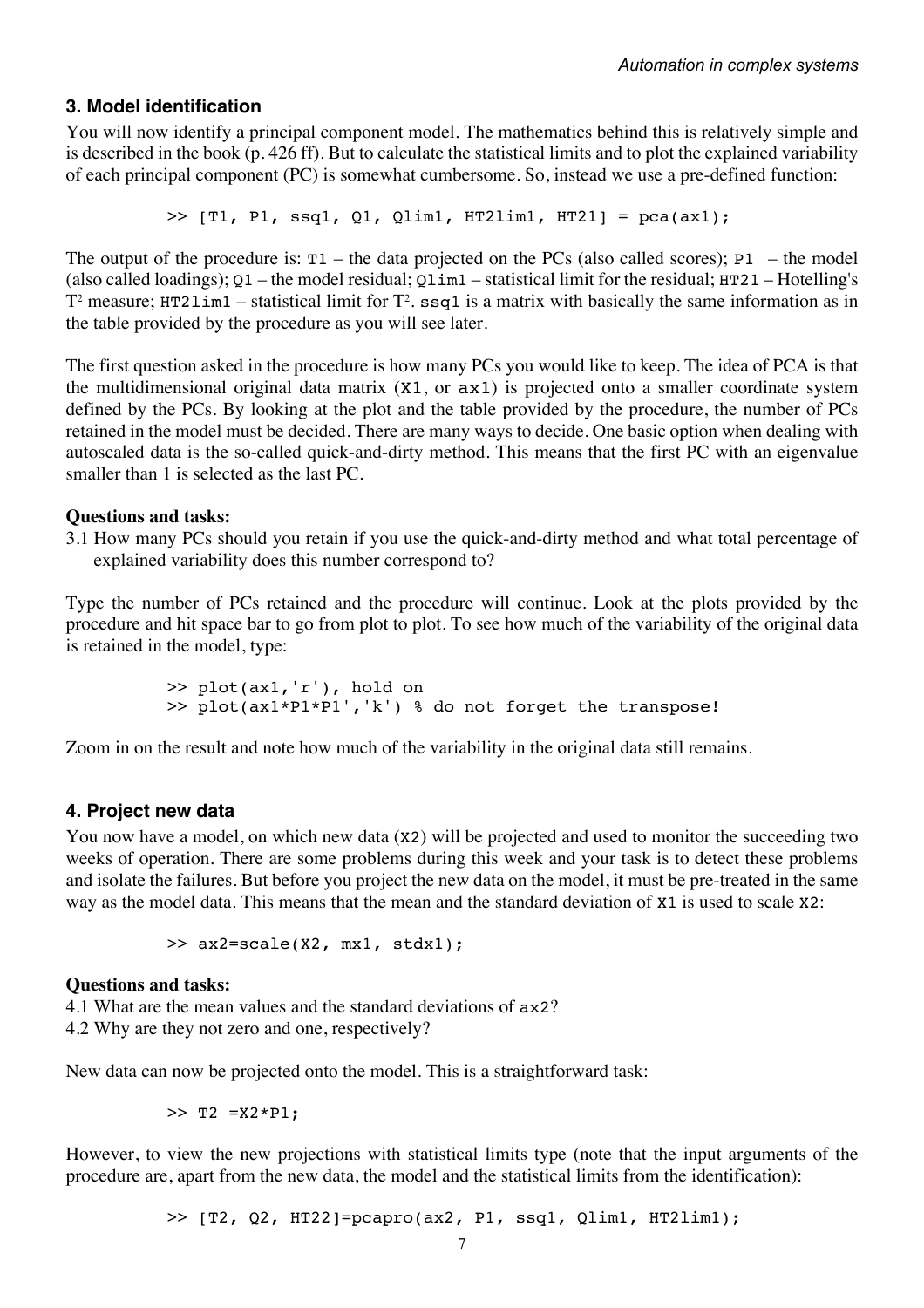Hit the space bar to go from plot to plot (remember to type >> hold off after task 3 first).

### **5. Detection**

In an on-line situation, the projection of new data onto the model can be done when each new sample of data is obtained. Since you do this off-line, all the data for the new time period are projected at once. However, in principle this is equivalent as long as you do not use "future" information to assess the "current" situation.

First, you will examine the new scores (T2). This can be done by using the function

```
>> plotscores(scores, [numbers], ssq1, scoreplot);
```
where *numbers* are the PCs you want to look at and *scoreplot* is an indicator (yes=1, no=0) if you want to plot the scores as scatter plots (score plots). You can look at the all the scores, but only three scores will be displayed as score plots, i.e. scores plotted against scores. For instance, if you want to plot the first two scores as a scatter plot:

 $>$  plotscores(T2, [1 2], ssq1, 1);

If you want to plot three scores as time charts:

 $>$  plotscores(T2, [1 2 3], ssq1, 0);

Another way of detecting deviations is by examining the summarising statistics in the model residuals (Q2) and Hotelling's  $T^2$  (HT22). Investigate them by plotting them together with their limits, e.g. for 02:

>> plot(Q2), hold on, plot([0 1345],[Qlim1 Qlim1]);

For both scores and the summarising statistics: as soon as the limits are violated by the measure, a detection is established. However, since these are statistical measures, outliers may exist. Therefore, it is wise to scrutinise the plot and look for systematic violations and other patterns.

#### **Questions and tasks:**

- 5.1 Make sure you look at all the scores by using the plotscores function. When would you say there are clear deviations or disturbances? (Hint, use time charts.)
- 5.2 Plot the first three scores as score plots (scatter plots). (**Provide plot**)
- 5.3 When you look at Q and T2 do you find some other disturbances or do they confirm you suspicions from the investigation of scores? (**Provide plot**)
- 5.4 Is there any deviation or disturbance present in the scores that you cannot find in Q and T<sup>2</sup>? Would you say that  $Q$  and  $T^2$  are adequate indicators of what is happening in the process?
- 5.5 If you have to choose 5 significant events, which are these?

#### **6. Isolation**

You have detected some events. This is important but the task of finding the reason for the disturbances still remains. By using the model "backwards", the contributing variables to the deviations can be isolated. Since Q and  $T^2$  are very effective measures for detection, it is common to only use these. When a detection in either Q or  $T^2$  is established, one might use score plots to further investigate the problem. This is how you are going to isolate the deviations. Plot Q and its limits again (as above). Q is clearly violating its limits at sample numbers 133, 597, 848 and 1050. Now, plot  $T^2$  and its limits. Here it is somewhat harder to find